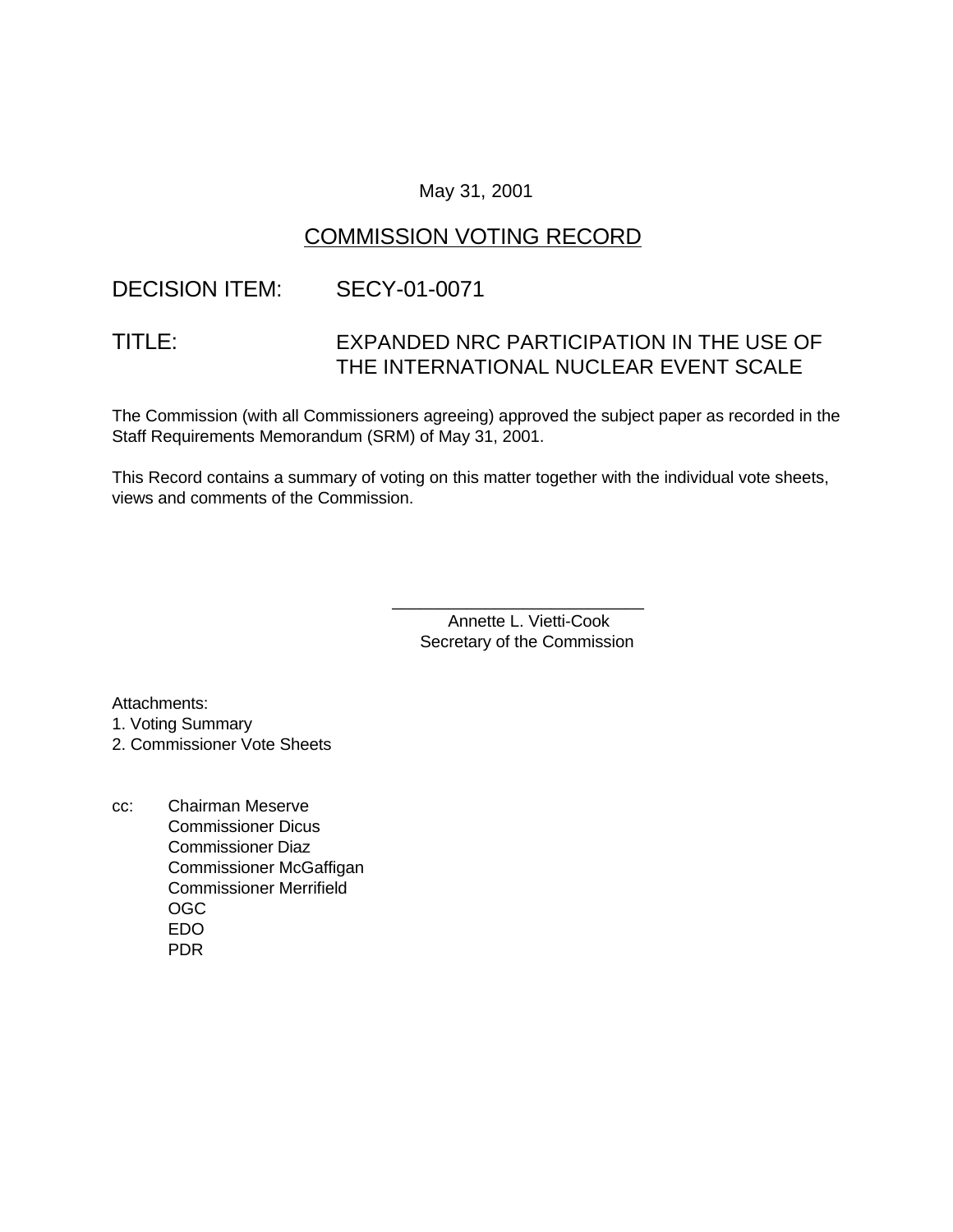# VOTING SUMMARY - SECY-01-0071

# RECORDED VOTES

|                    | <b>NOT</b><br>APRVD DISAPRVD ABSTAIN PARTICIP COMMENTS | <b>DATE</b> |         |
|--------------------|--------------------------------------------------------|-------------|---------|
| CHRM. MESERVE      | X                                                      | X           | 4/30/01 |
| <b>COMR. DICUS</b> | X                                                      |             | 5/17/01 |
| COMR, DIAZ         | X                                                      | X           | 5/8/01  |
| COMR. McGAFFIGAN X |                                                        | X.          | 4/27/01 |
| COMR. MERRIFIELD X |                                                        | X           | 5/11/01 |

### COMMENT RESOLUTION

In their vote sheets, all Commissioners approved the staff's recommendation and some provided additional comments. Subsequently, the comments of the Commission were incorporated into the guidance to staff as reflected in the SRM issued on May 31, 2001.